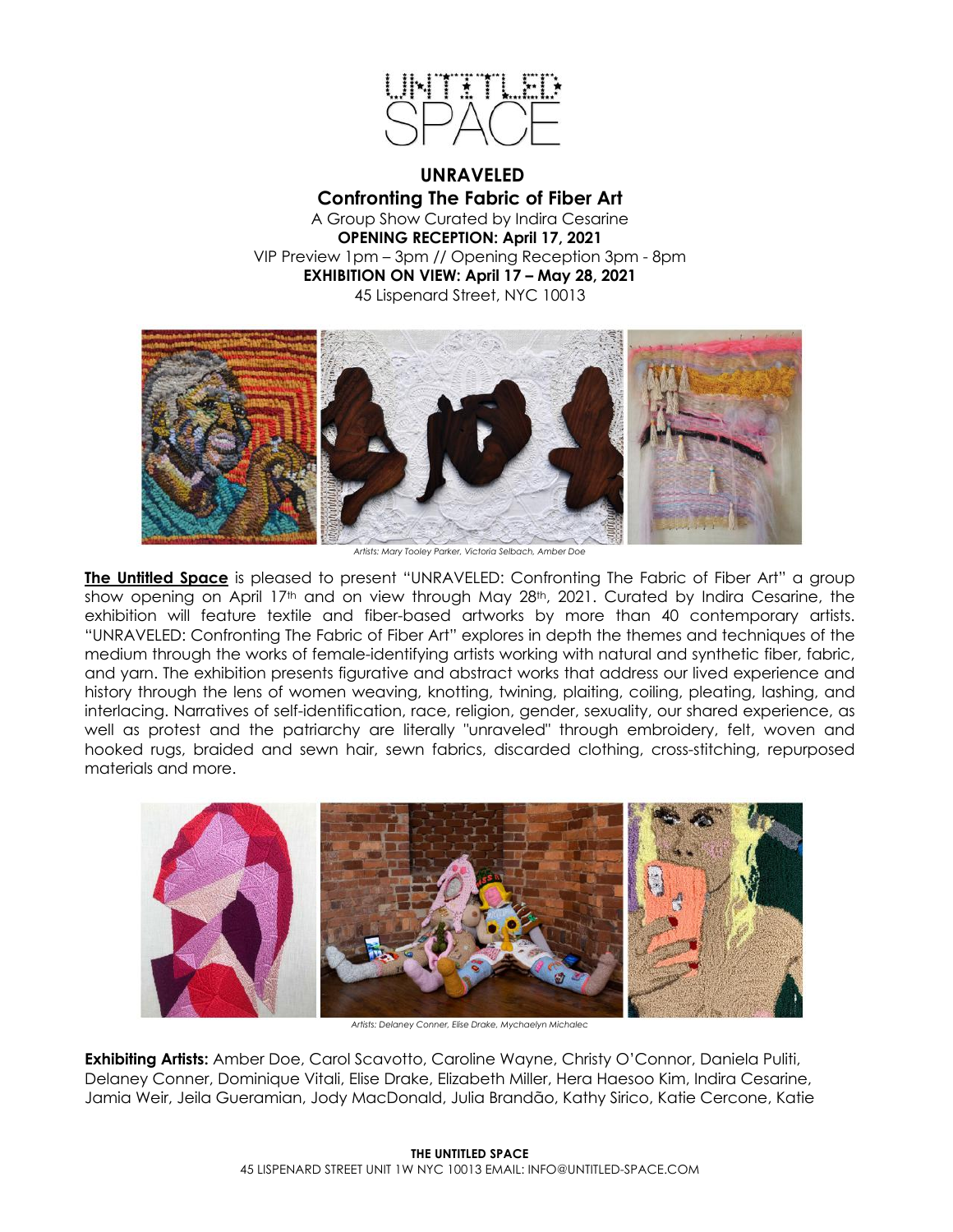

Commodore, Katrina Majkut, Katy Itter, Kelly Boehmer, Linda Friedman Schmidt, Lisa Federici, Marianne Fairbanks, Mary Tooley Parker, Melanie Fischer, Melissa Zexter, Mychaelyn Michalec, Mz Icar, Orly Cogan, Robin Kang, Rosemary Meza-DesPlas, Ruta Naujalyte, Sally Hewett, Sarah Blanchette, Sooo-z Mastopietro, Sophie Boggis-Rolfe, Stacy Isenbarger, Stephanie Eche, Victoria Selbach, and Winnie van der Rijn.



*Artists: Kelly Boehmer, Linda Friedman Schmidt, Mz Icar*

## **Curatorial Statement:**

*unravel [ uhn-rav-uhl ] to separate or disentangle the threads of (a woven or knitted fabric, a rope, etc.). to free from complication or difficulty; make plain or clear; solve: to unravel a situation; to unravel a mystery.*

"UNRAVELED: Confronting the Fabric of Fiber Art" investigates the narratives of contemporary fiber artists. The exhibition brings together a diverse group of artists who each address through their own personal vision, materials, and methods, works that are deeply rooted in the history of feminism, in the intersection of art and craft, addressing our living experiences and personal languages. We live in a world of extremes - on one hand, the pandemic has brought forth an intensity on digital and online programming peaking with the emergence of NFT art, and on the opposite end of the spectrum we are seeing a return to the comforts of the home and along with it a renaissance of organic and handmade artworks that embody that spirit. The laborious and repetitive methods required to create one work of fiber art can take hundreds of hours yet equally the creation process is often referred to as a mediative act of healing, allowing for an expressive personal and cultural interrogation.



*Artists: Sooo-z Mastopietro, Indira Cesarine, Katie Cercone*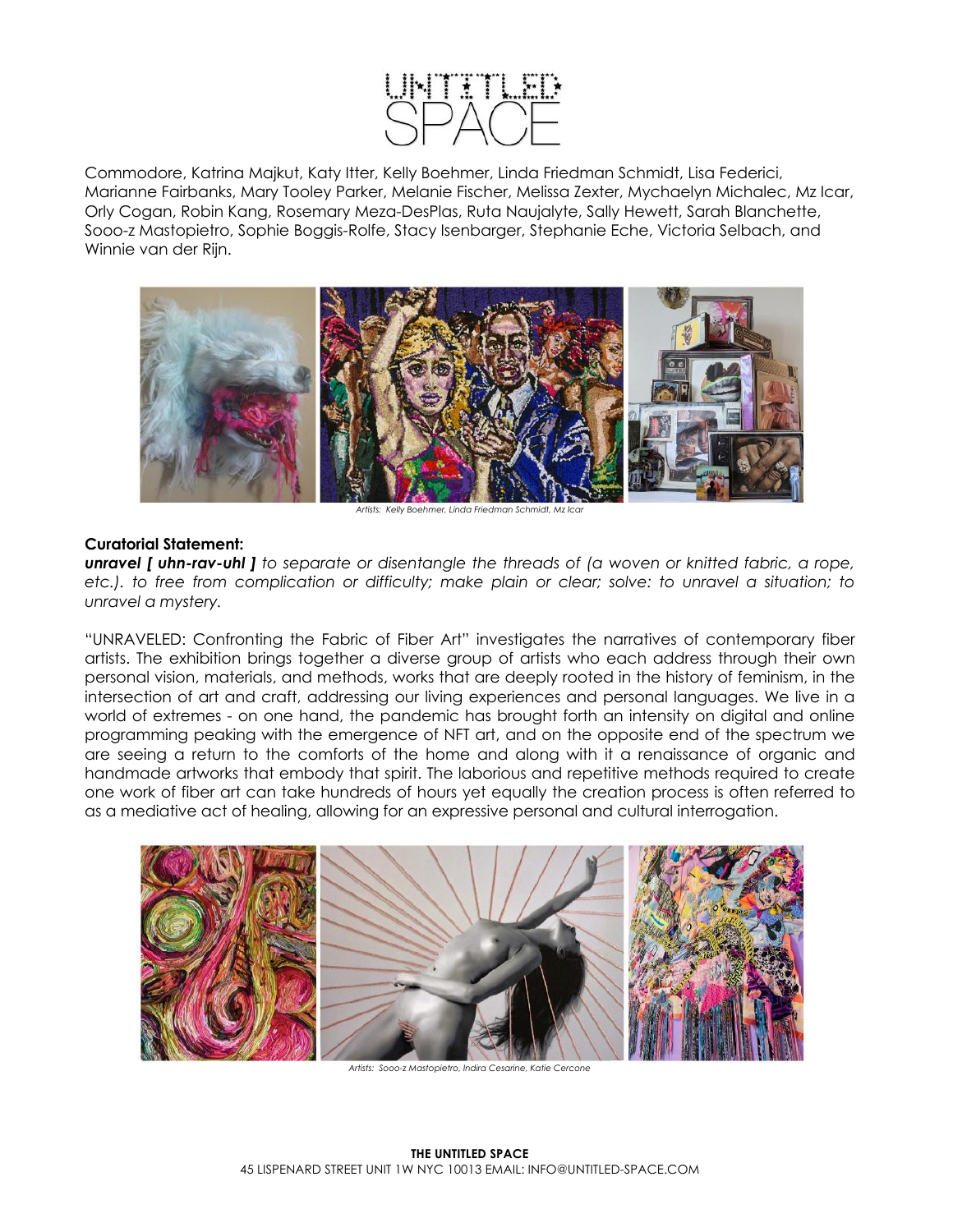

Fibers have been an integral part of human civilization for thousands of years. Textile art is one of the oldest art forms, dating back to prehistoric times. Despite early works of textiles such as embroideries and tapestries having been made by both men and women, the tradition of textiles and needlework evolved into that of "women's work" and was not only dismissed as not "important" but was literally banned from the high art world by the Royal Academy in the 18th century (circa 1769). With the rise of the women's movement as well as technological advances, women reclaimed the medium, subverted its history as a lesser art form, and transformed it into a tool of expression, of protest, of personality. From early suffrage movement embroidered banners to the groundbreaking exhibitions and works of female pioneers such as Bauhaus weaver Anni Alber's momentous solo show at the Museum of Modern Art in 1949, Lenore Tawney's exhibition at the Staten Island Museum in 1961 to Judy Chicago's groundbreaking 1979 work "The Dinner Party", we have seen the medium evolve and inspire new generations of fiber artists.

"UNRAVELED: Confronting the Fabric of Fiber Art" explores this new wave of female-identifying artists who are using materials ranging from thread and yarn to human hair, fabrics, and discarded clothing, among a range of other components to unravel the "language of thread" with works that provoke and interrogate. Whether drawn from a deeply personal narrative, or rooted in political motivation, each artist weaves, spins, sews, and hooks the viewer with their detailed and intricate textures that communicate and empower. The exhibition presents two and three-dimensional pieces that explore with gravity and humor our contemporary culture, its beauty, flaws, and idiosyncrasies through murals, assemblages, fragile and gestural threads, meditative, and metaphorical fibers. "UNRAVELED: Confronting the Fabric of Fiber Art" pushes the boundaries, investigates ancient as well as new materials and techniques, and presents a contemporary universe of the language of women and their interwoven, progressive vocabulary." – *Curator Indira Cesarine*



*Artists: Robin Kang, Rosemary Meza-DesPlas, Sarah Blanchette*

## *"To know the history of embroidery is to know the history of women." - Rozsika Parker author of "The Subversive Stitch" (1984)*

*"I am a multimedia artist who uses sculpture and performance to bear witness to the experiences of black women even as American society aims to render us and our lives as invisible and meaningless. Despite the prevalent "urban black" narrative, my experience is tied to the natural world, and I use materials that reference my desert environment and my lived experience as a black woman with Indigenous roots." – Artist Amber Doe*

*"I mix subversion with flirtation, humor with power, and intimacy with frivolity. My subject matter is frank and provocative, dealing with issues of fertility, sexuality, self-image, isolation, vulnerability,*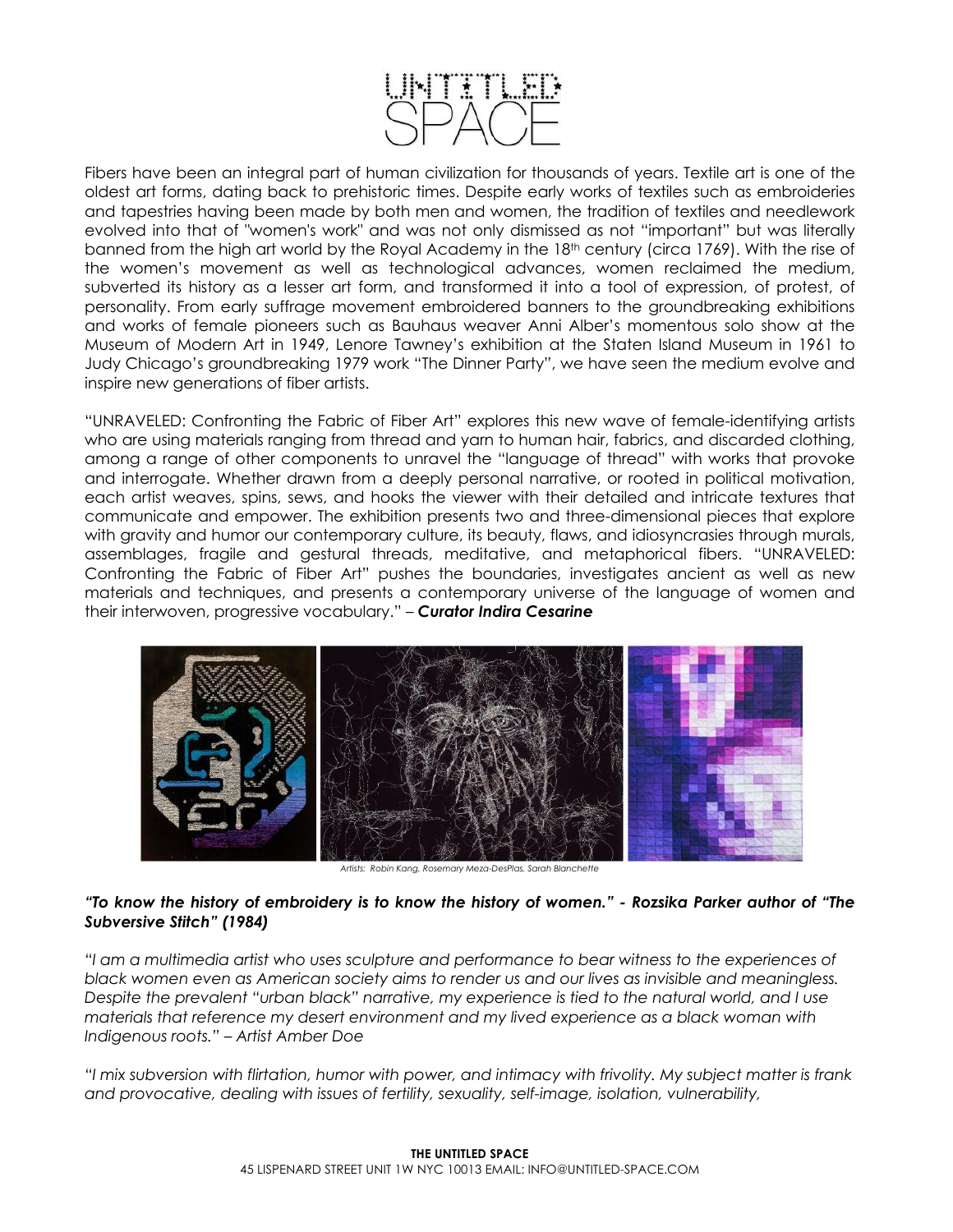

*indulgence, and beauty in the mundane, which are designed to challenge social stereotypes embedded within childhood fairytales. My work explores the many flavors of feminism." - Artist Orly Cogan*

*"I pull from my autobiography to illustrate stories of trauma, sexuality, intimacy, and growth. Detailed beading and cyclical patterning emphasize the consistent labor in the repetitive motion of handsewing, that which mirrors the emotional and psychic labor expended in order to manage the suffering a body can accumulate over time. My sculptures translate the life experience of a survivor of complex trauma through the lens of glittering beadwork in order to recount deeply traumatic stories for the same cultural collective that due to repression, denial, censorship and deliberate silencing…" – Artist Caroline Wayne* 

*"This body of work scrutinizes the amalgamation of victim shaming tropes that men and women are taught throughout their lives, both passively and actively, through social norms, pop culture, our educational and legal systems, religious establishments, and familial influences and upbringing." - Artist Christy O'Connor*

*"My work focuses on my personal experience living within the confines of a female body, exploring sexuality, religion, and body image. The shared narratives of childbirth, menstruation, dysmorphia, sexual violation, and societal scrutiny all come into play and find connections with the viewers in their shared commonality." - Artist Dominique Vitali*

*"My textile works are hand-sewn, fabric based sculptural pieces made from recycled materials that have multiple uses as ritual talismans, wearables, ecstatic birth blankets, dreamcatchers and traveling altars". - Artist Katie Cercone*



*Artists: Melanie Fischer, Mary Tooley Parker, Katrina Majkut*

*"Discarded clothing is my paint. I give second chances to the worn, the damaged, the mistreated, the abandoned, the unwanted, and to myself. My emotional narrative portraits and figurative artworks examine the human condition through my own lived experience. The violence of cutting and deconstruction make way for the reconstruction and refashioning of a broken past." - Artist Linda Friedman Schmidt*

*"We are drawn to the grand gesture, the loud assured voice, the bold move, the aggressive brush stroke. I celebrate the opposite: the small moments in our lives - the unremarkable… as Covid-19 took*